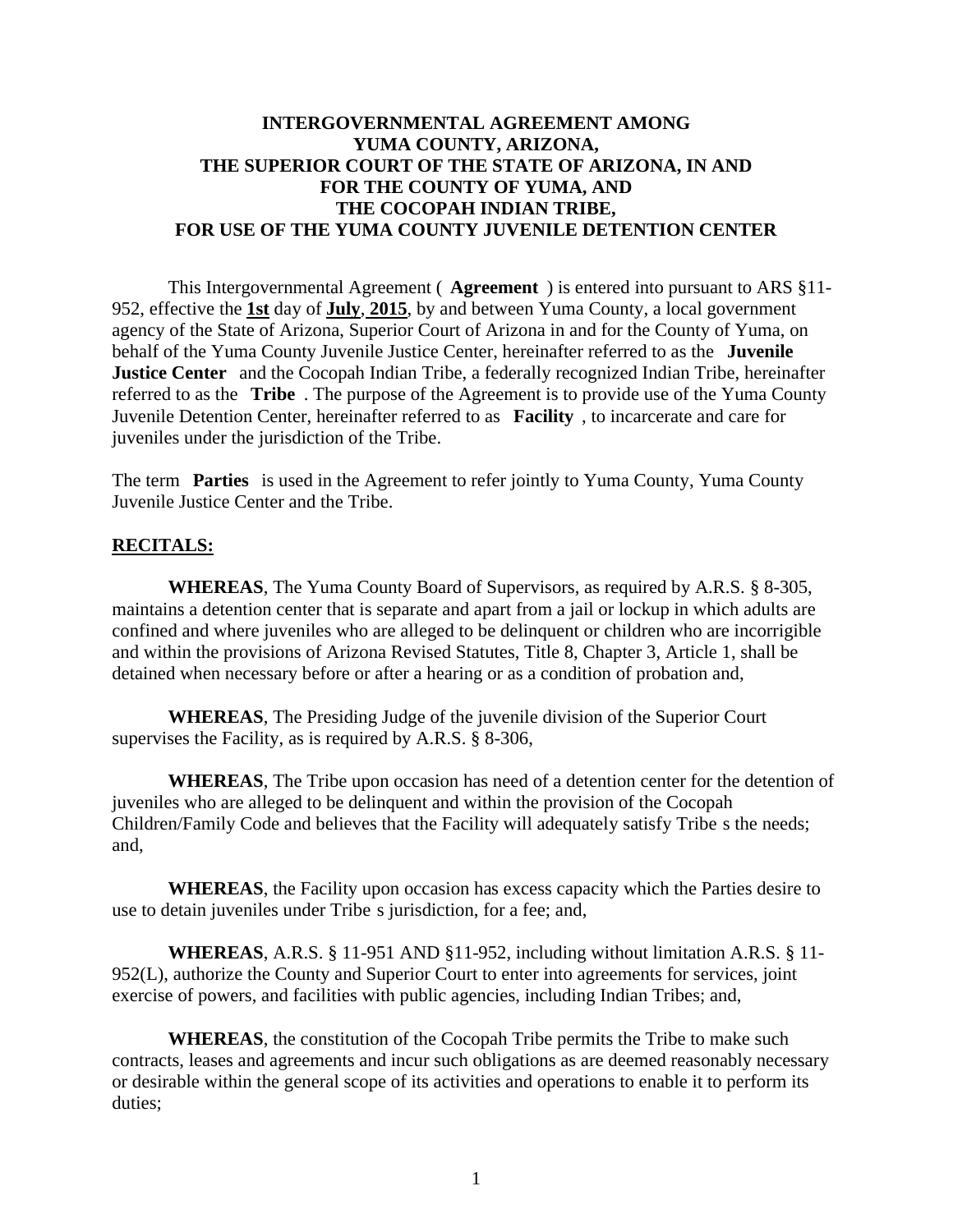# **NOW, THEREFORE**, the Parties agree as follows:

# **AGREEMENTS:**

# **1. Purpose - Scope of Services**

The purpose of this Agreement is to allow the Yuma County Juvenile Justice Center and Superior Court to provide, and the Cocopah Indian Tribe to use, for a fee, detention services ( **Services** ) for housing and detaining juveniles under the authority/jurisdiction of the Tribe.

A Juvenile means an individual who is under the age of eighteen years for whom the Tribe has the legal jurisdiction. The Juvenile Justice Center will not accept for detention juveniles who are charged with an incorrigible offense or who are under the age of eight (8) years. The Facility shall admit a juvenile committed by the Tribe to serve a maximum sentence of **forty five (45)**  days or less at any time.

- 1.1 Services will be provided for a fee for all juveniles referred by the Tribe to the Facility, unless the population of the portion(s) of the Facility in operation at the time of the referral is at capacity.
	- 1.1.1. If the Facility is at capacity and the need arises to detain a juvenile under the jurisdiction of the Juvenile Justice Center, the Presiding Judge of the Juvenile Court may, after consultation with the Cocopah Tribal Court Chief Judge, order a juvenile under the jurisdiction of the Tribe that is detained at the Facility to be released to the Tribe. If the Presiding Judge of the Juvenile Court orders such a release of a juvenile to the Tribe, the Juvenile Justice Center shall promptly notify the Tribe of such order, and the Tribe shall, upon receipt of such notice, promptly and without undue delay, take custody of the juvenile and transport the juvenile from the Facility.
	- 1.1.2 When the Facility is at or near capacity, the Juvenile Justice Center will work with the Tribe to determine which juveniles under the jurisdiction of the Tribe should be released in the event the need arises for additional detention of juveniles under the jurisdiction of the Juvenile Justice Center.
- 1.2 Services provided shall include, but are not to be limited to, housing, food, clothing, normal hygiene, and other routine services and care, including routine medical care, counseling, education, recreation, and visitation.
- 1.3 All Services will be provided in compliance with applicable laws, ordinances, state and federal standards and practices. All juveniles referred to the Juvenile Justice Center by the Tribe will be treated according to the same rules and regulations applied to other detainees.
- 1.4 The Juvenile Justice Center will arrange for non-routine medical, mental health,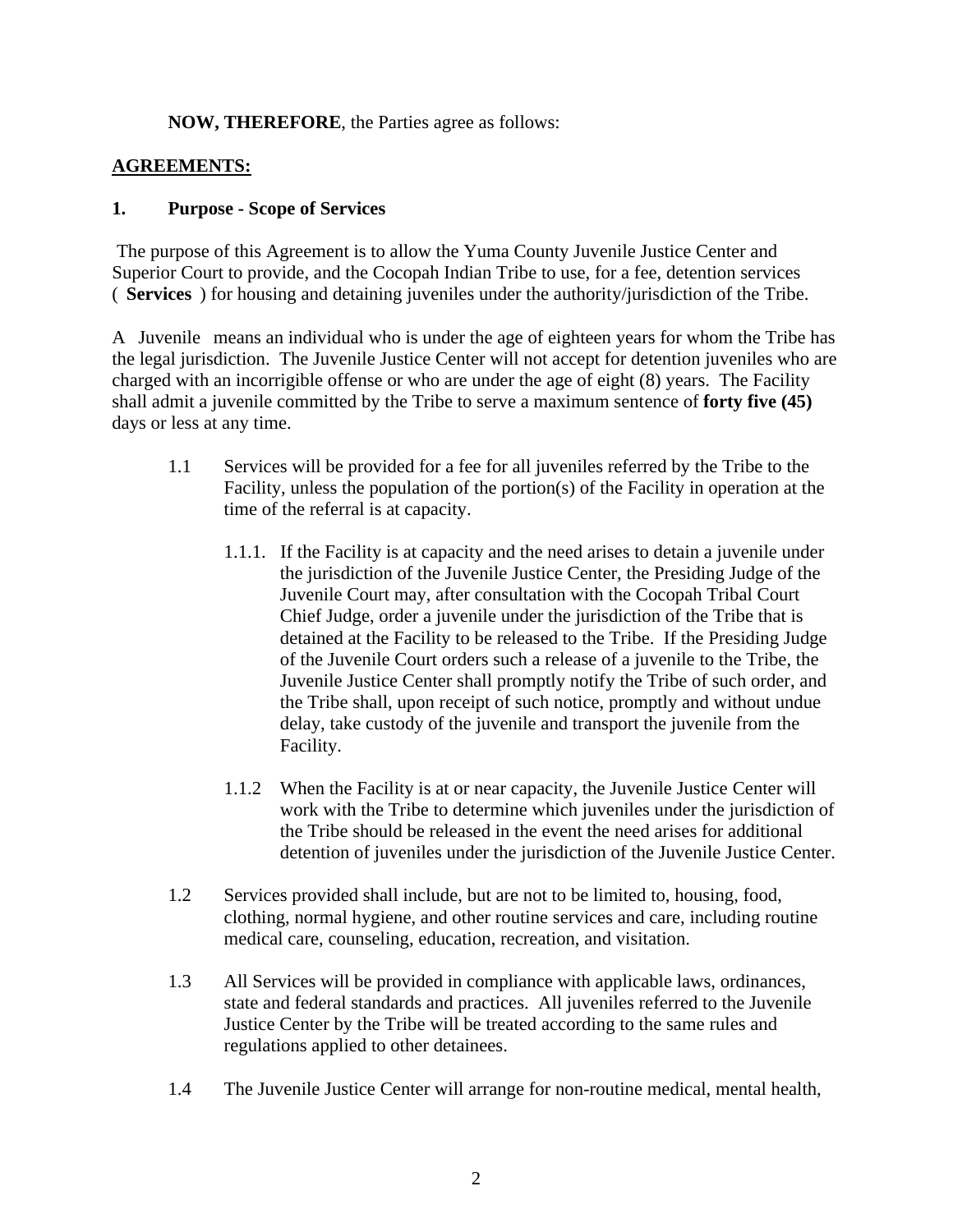and/or educational services required by juveniles referred by the Tribe and detained at the Facility. These non-routine services include, but are not limited to, hospitalization costs, ambulance fees, psychiatric assessments, psych-educational evaluation, and medications.

# **2. Payment**

2.1 The Tribe agrees to pay the Juvenile Justice Center a daily rate of **\$293.00** per juvenile from 1 - 30 days and a daily rate per juvenile of \$**318.00** from 31 - 45 days. The bed day begins on the date of arrival. The Juvenile Justice Center will bill the Tribe for the date of arrival **but not the date of departure.** The daily rate includes all Services under paragraph 1.2 above. The daily rates shall not be increased without the written agreement of the Tribe.

For example: If a juvenile is admitted at 1900 hours on Sunday and is released at 0700 hours on Monday, the Juvenile Justice Center will bill for only one (1) day. If a juvenile is admitted at 0100 hours on Sunday and is released at 2359 hours on Monday, the Juvenile Justice Center will bill for only one (1) day.

- 2.2 The Tribe agrees to reimburse the Juvenile Justice Center for the cost of all nonroutine medical, mental health, and education services under Paragraph 1.4 above that are required by juveniles referred to the Facility by the Tribe.
	- 2.2.1 In all non-emergency situations, the Juvenile Justice Center shall request the Tribe s written concurrence as to the non-routine services to be provided to juveniles referred to the Facility by the Tribe and as to the costs to be reimbursed prior to the provision of any such non-routine services under paragraph 1.4 above.
	- 2.2.2 The Juvenile Justice Center shall have sole responsibility and discretion for determining whether a situation is an emergency, or becomes an emergency while awaiting the Tribe s concurrence as to non-routine, nonemergency services and the Tribe shall defer to the Juvenile Justice Center s assessment of the situation and determination regarding the emergency or non-emergency nature of the situation.
	- 2.2.3 The Juvenile Justice Center will notify the Tribe of any emergency situation and services within 24 hours of its or their occurrence.
- 2.3 The Juvenile Justice Center will provide the Tribe an invoice for Services rendered no later than (10) working days following the end of the billing cycle for the previous month.
- 2.4 The Tribe will pay the Juvenile Justice Center promptly upon receipt of the invoice, but in any event such payment shall be made no later than thirty (30) days after the date of the invoice.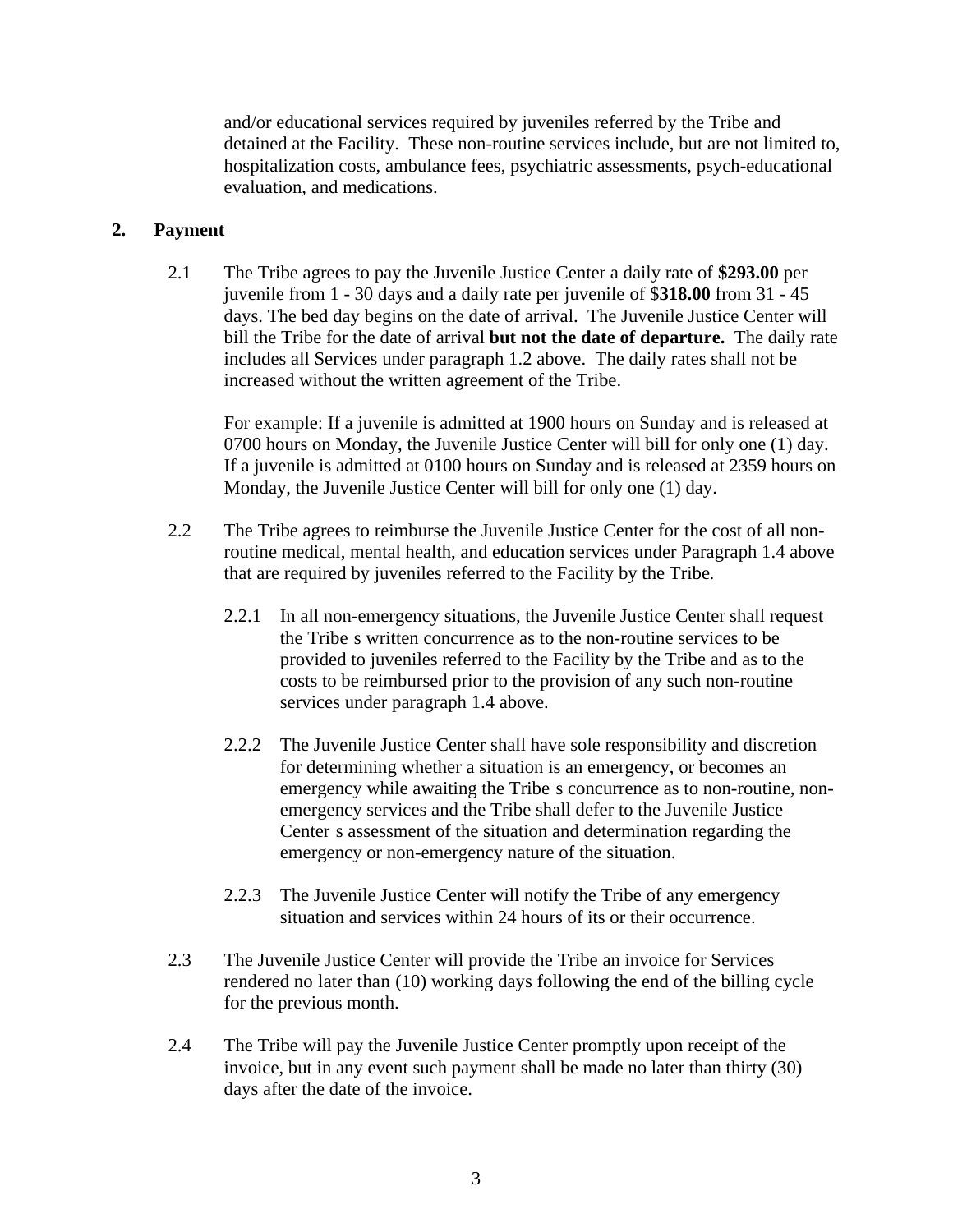# **3. Term - Termination**

- 3.1 The term of this Agreement shall be for a period from **July 1, 2015** to **June 30, 2016**, through and including **June 30, 2016**, unless terminated earlier as provided herein.
- 3.2 The Parties may terminate this Agreement at any time if they mutually agree to do so in a written document signed by the Parties. In addition, any party to this Agreement may terminate this Agreement unilaterally, with or without cause, prior to the normal expiration of its term by providing the other Parties with no less than thirty (30) days advance written notice of termination.

# **4. Referrals - Booking**

- 4.1 The Tribe will contact the **Detention s Central Control at (982) 314-1823**, prior to transporting a juvenile to the Facility for admission.
- 4.2 The Tribe will provide to the Juvenile Justice Center a Court Order to detain the juvenile, and all other medical, social and/or other referral information requested by the Juvenile Justice Center. The Tribe will use such forms as required by the Juvenile Justice Center for booking of juveniles under the Tribe s jurisdiction to be detained at the Facility.
- 4.3 The Tribe will not deliver to the Facility juveniles who are under the influence of controlled substances, or who are experiencing serious medical problems, without first obtaining a medical release from an appropriate medical professional or hospital.
- 4.4 The Juvenile Justice Center retains final and absolute right either to refuse acceptance, or request removal, of any Tribe hold (juvenile) exhibiting violent or disruptive behavior, or of any juvenile found to have a medical condition that requires medical care beyond the scope of the Juvenile Justice Center s health provider. In the case of a juvenile already in custody, the Juvenile Justice Center shall notify the Tribe and request such removals, and shall allow the Tribe reasonable time to make alternative arrangements for the juvenile.
- 4.5 In the event of any emergency requiring evacuation of the Facility, the Juvenile Justice Center shall evacuate the juvenile in the same manner, and with the same safeguards, as it employs for juveniles detained under the Juvenile Justice Center s authority. The Juvenile Justice Center shall notify the Tribe within two (2) hours of such evacuation.

# **5. Release - Review**

5.1 The Tribe shall notify the **Detention s Central Control at (928) 314-1823** when a detained juvenile under the jurisdiction of the Tribe is to be released from the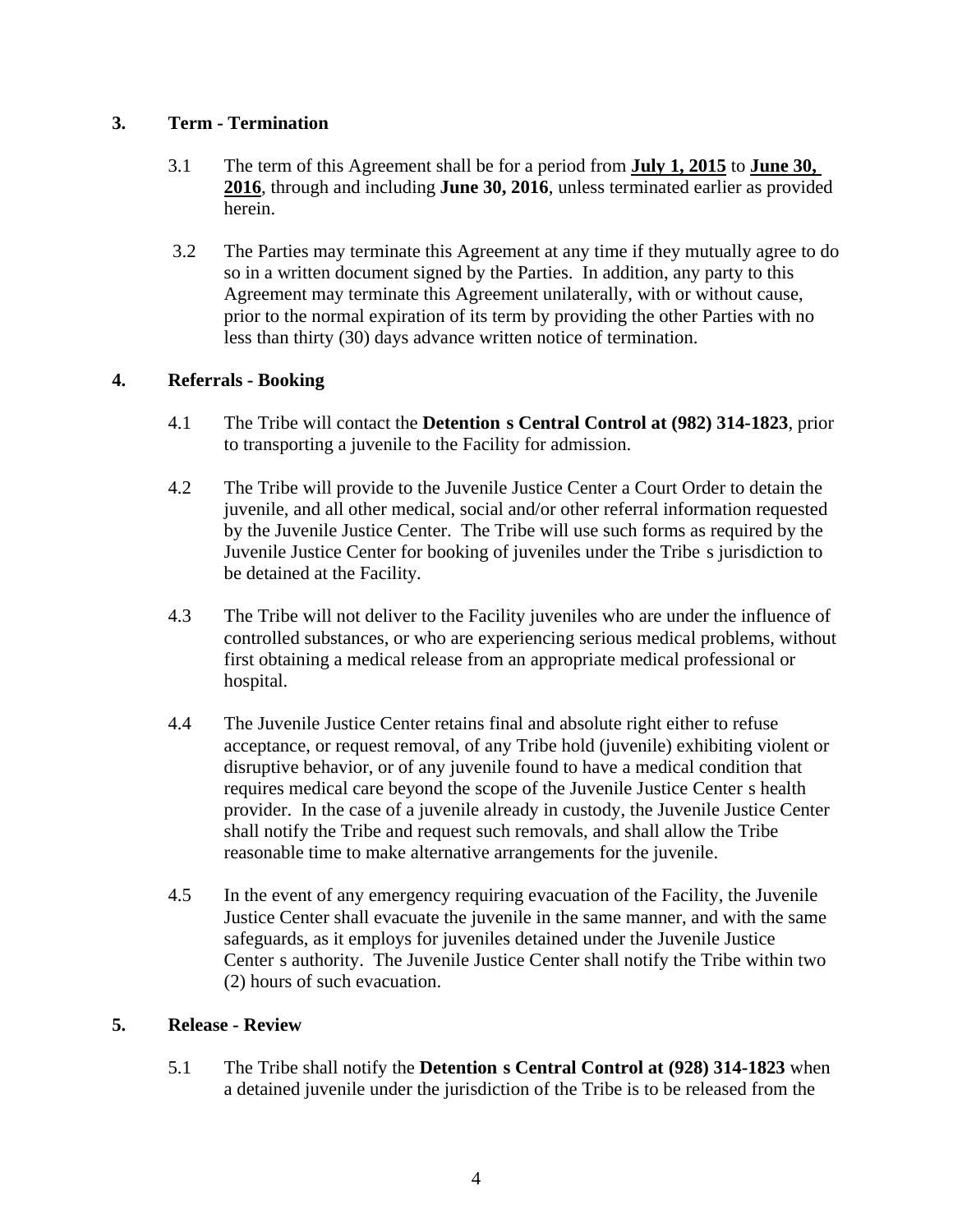Facility to the Tribe. Any such release made at the request of the Tribe shall be at the sole discretion of the Tribe, and shall, with prior notice, be performed promptly and without undue delay by the Juvenile Justice Center, and shall not require an order of a court.

- 5.2 The Tribe shall review with the Juvenile Justice Center the status of each juvenile within thirty (30) days upon admission. Anything to the contrary in this Agreement notwithstanding, the result of this review may include, upon order of the Juvenile Court, the juvenile s release to the Tribe. If the Juvenile Court orders such a release of a juvenile to the Tribe, the Agency shall promptly notify the Tribe of such order, and the Tribe shall, upon receipt of such notice, promptly and without undue delay, take custody of the juvenile and transport the juvenile from the Facility.
- 5.3 The Tribe shall prepare a behavioral plan which will include any treatment service (social services, counselors to address substance and/or behavioral issues, etc.) for any juvenile to be detained longer than thirty (30) days at the Facility.

# **6. Transportation - Legal Representation of Detainees**

- 6.1 The Tribe shall provide transportation to and from the Facility when juveniles under its jurisdiction are booked into and released from the facility, when appearances are required at Court Hearing, and, when medical, dental or other appointments for any such juvenile are scheduled within/outside the Yuma area.
- 6.2 Neither the County nor the Juvenile Justice Center shall be responsible for any legal representation needed by juveniles under the Tribe s jurisdiction that are detained at the Facility.

# **7. Communication**

The Tribe and the Juvenile Justice Center shall at all times maintain close communications through designated staff regarding the status of juveniles detained under the jurisdiction of the Tribe.

# **8. Choice of Law**

The Agreement is made and to be performed in the State of Arizona and shall be construed, enforced, and governed by the internal, substantive laws of the State of Arizona with respect to Facility maintenance and juvenile care provided therein. As to detainees under Cocopah jurisdiction, the Presiding Judge of the Juvenile Court, shall consult with the Cocopah Tribal Court Chief Judge regarding appropriate disposition, release, and access of a juvenile to authorities other than one recognized by Cocopah Tribal Order.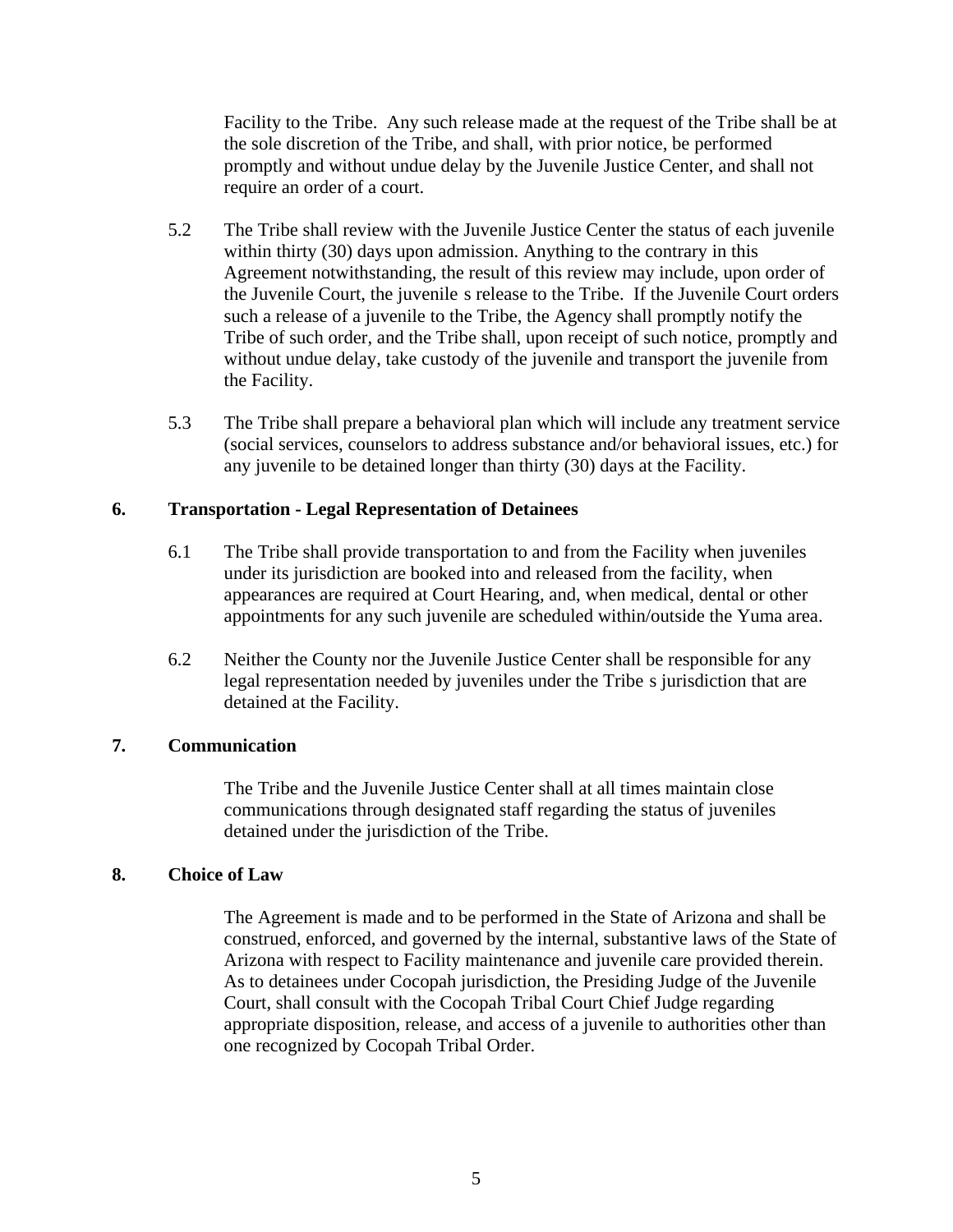## **9. Notices**

All notices, requests for payment, or other correspondence between the parties regarding this Agreement shall be mailed or delivered personally to the respective parties to the following addresses:

Jon R. Smith Tim D. Hardy 198 South Main Street Yuma, AZ 85364 Yuma, AZ 85364 (928) 817-4300 (928) 314-1813

# **For the Cocopah Indian Tribe:**

**James Spurgeon** Sherry Cordova Chief of Police Chairwoman 14515 South Veterans Drive 14515 South Veterans Drive Somerton, AZ 85350 Somerton, AZ 85350 (928) 627-8857 (928) 627-2102

Christopher Nunez William Michael Smith Administrator General Counsel 14515 South Veterans Drive 113 Giss Parkway Somerton, AZ 85350 Yuma, AZ 85364 (928) 627-2102 (928) 783-8879

# **For Yuma County: For Yuma County Juvenile Justice Center:**

Deputy County Attorney<br>
198 South Main Street<br>
2440 West 28<sup>th</sup> Street

Notices under this Section shall be deemed complete and effective on the date delivered, if given by facsimile, personal delivery or overnight express delivery service, or four (4) days after the date of deposit in the Mail, if sent through the United States Mail.

### **10 Conflict of Interest**

This Agreement is subject to cancellation or termination pursuant to A.R.S. § 38-511, the provisions of which are incorporated herein by this reference.

### **11 Entire Agreement - Amendment(s)**

This Agreement constitutes the entire agreement and understanding between the Parties with respect to, and supersedes any and all prior agreements, understanding, negotiations, and representation regarding the subject matter of this Agreement. This Agreement may only be amended in writing upon mutual agreement of the Parties.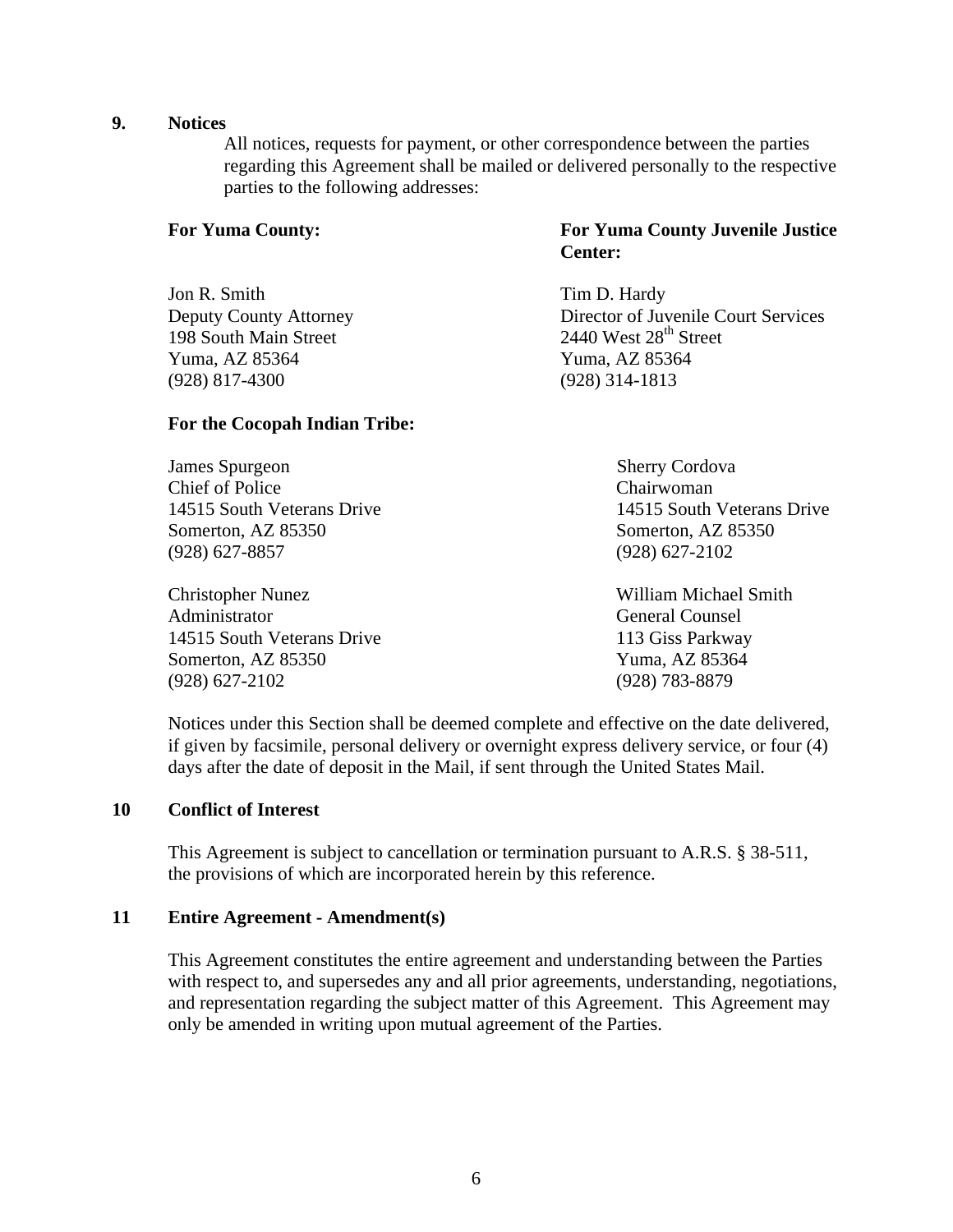# **12 Recordation**

Upon approval and execution of this Agreement by the Parties, the County shall cause this Agreement to be recorded in the Official Records of the Yuma County, Arizona, Recorder s Office and filed in the Arizona Secretary of State s Office.

# **13 Partial Invalidity - Severability**

If any term, condition or provision of this Agreement or the application thereof to any person or circumstance shall, at any time during the term of this Agreement, or to any extent, be deemed by a court of competent jurisdiction to be invalid or unenforceable, the remainder of this Agreement, or the application of such term, condition or provision to persons or circumstances other than those to which this Agreement is found to be invalid or unenforceable shall not be affected thereby and each remaining term, condition or provision of this Agreement shall remain valid and enforceable to the fullest extent provided by law.

# **14 Construction - Section Headings**

Whenever the context of this Agreement requires, the singular shall include the plural, and the masculine, neutral or feminine shall include each of the other. This Agreement is the result of negotiations between the Parties and shall not be construed for or against any of the Parties as a consequence of any Party s role or the role of any Party s attorney in the preparation or drafting of this Agreement or any amendments hereto. The Section Headings contained in this Agreement are for the convenience and reference of the Parties and are not intended to define or limit the meaning or scope of any provision of this Agreement.

# **15 Compliance with Laws - Non-Discrimination**

The Parties and their employees and agents shall at all times comply with all applicable federal, state and local laws, statutes, ordinances, rules, regulations, and codes, and all orders and decrees of bodies or tribunals having jurisdiction or authority, which may in any manner affect the provision of Services under this Agreement. In addition, the Parties agree to comply with all applicable court orders and tribal, and state and federal laws, rules, regulations and executive orders governing non-discrimination, including the Americans with Disabilities Act, equal employment opportunity laws, and immigration laws. Each Party shall include a clause to this effect in all subcontracts related to this Agreement.

# **16 Independent Contractor Status**

This Agreement does not create an employee/employer relationship or a joint employment relationship between the Parties. Rather, it is understood and agreed that the Parties at all times shall be deemed independent contractors of each other for all purposes, and that no Party to this Agreement nor its employees or agents shall be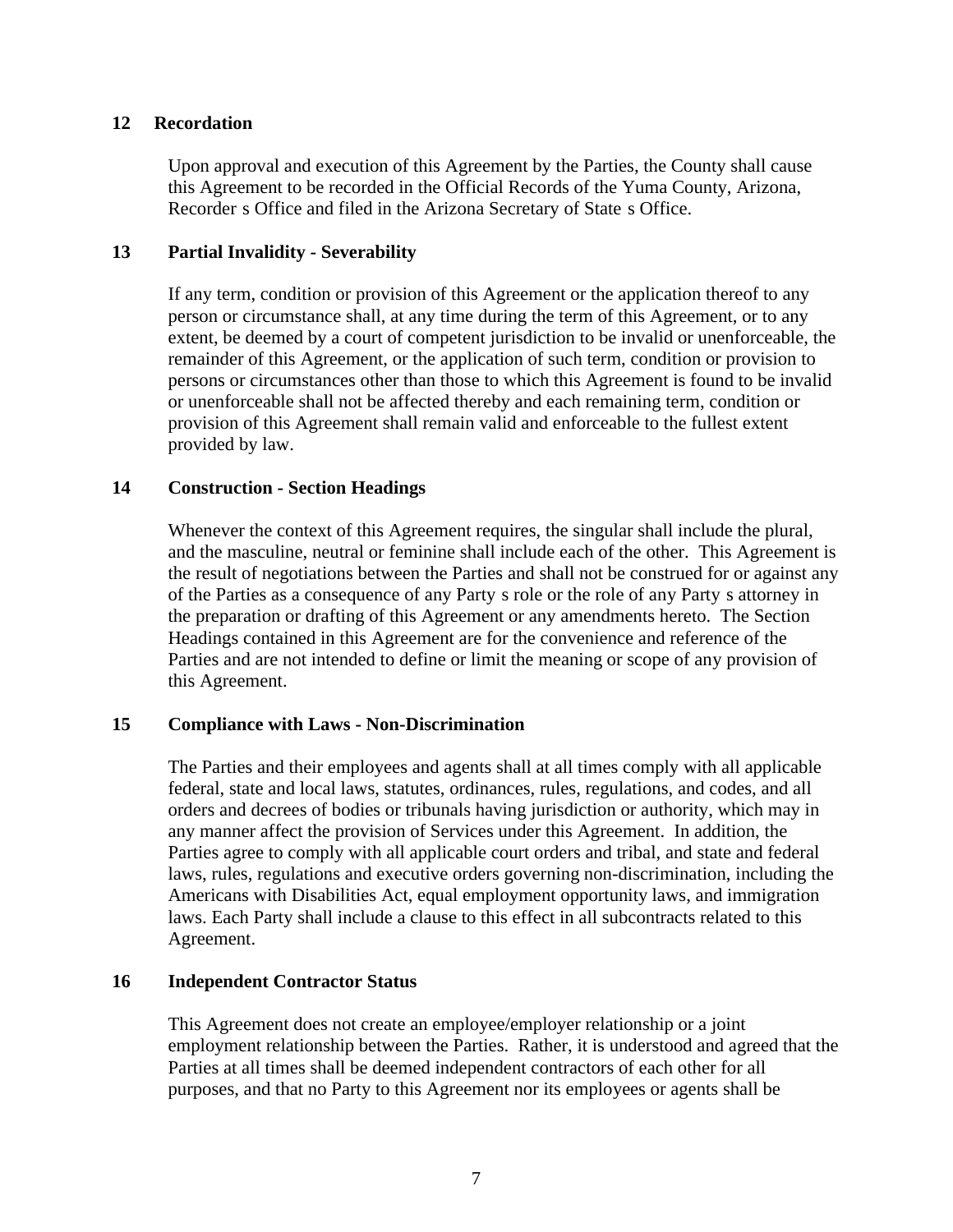considered employees of any other Party under this Agreement.

# **17 Inurnment Assignment - Subcontracting**

All of the terms, covenants and conditions of this Agreement shall be binding upon, and shall inure to the benefit of, each Party and the successors and assigns of each Party. No parties shall assign nor sub-contract its rights, duties, or obligations under this Agreement without the prior written consent of each Party.

# **18 No Third Party Beneficiaries**

There are no third parties beneficiaries of this Agreement and no third party shall be entitled to claim any right or interest under or by reason of this Agreement or to enforce and Provision of this Agreement.

# **19 Counterpart Signatures**

This Agreement may be executed in any number of counterparts, each of which shall be deemed a duplicate original and all of which when taken together shall constitute one and the same document. Counterparts are effective and binding when this Agreement has been executed by all of the Parties.

By their signatures set forth below, the Parties agree to and accept the terms, conditions, and provisions of this Agreement.

State of Arizona

 $\text{By:}\_$ Russell McCloud, Chairman Hon. Mark Reeves Yuma County Board of Supervisor s Presiding Juvenile Court Judge

**YUMA COUNTY, ARIZONA SUPERIOR COURT OF ARIZONA** A local government agency of the **IN AND FOR YUMA COUNTY**

Date: Letter and Date:  $\Box$ 

# **Approved as to Content and Recommended:**

\_\_\_\_\_\_\_\_\_\_\_\_\_\_\_\_\_\_\_\_\_\_\_\_\_\_\_\_\_ Tim D. Hardy, Director of Juvenile Court Services

Date: \_\_\_\_\_\_\_\_\_\_\_\_\_\_\_\_\_\_\_\_\_\_\_\_\_